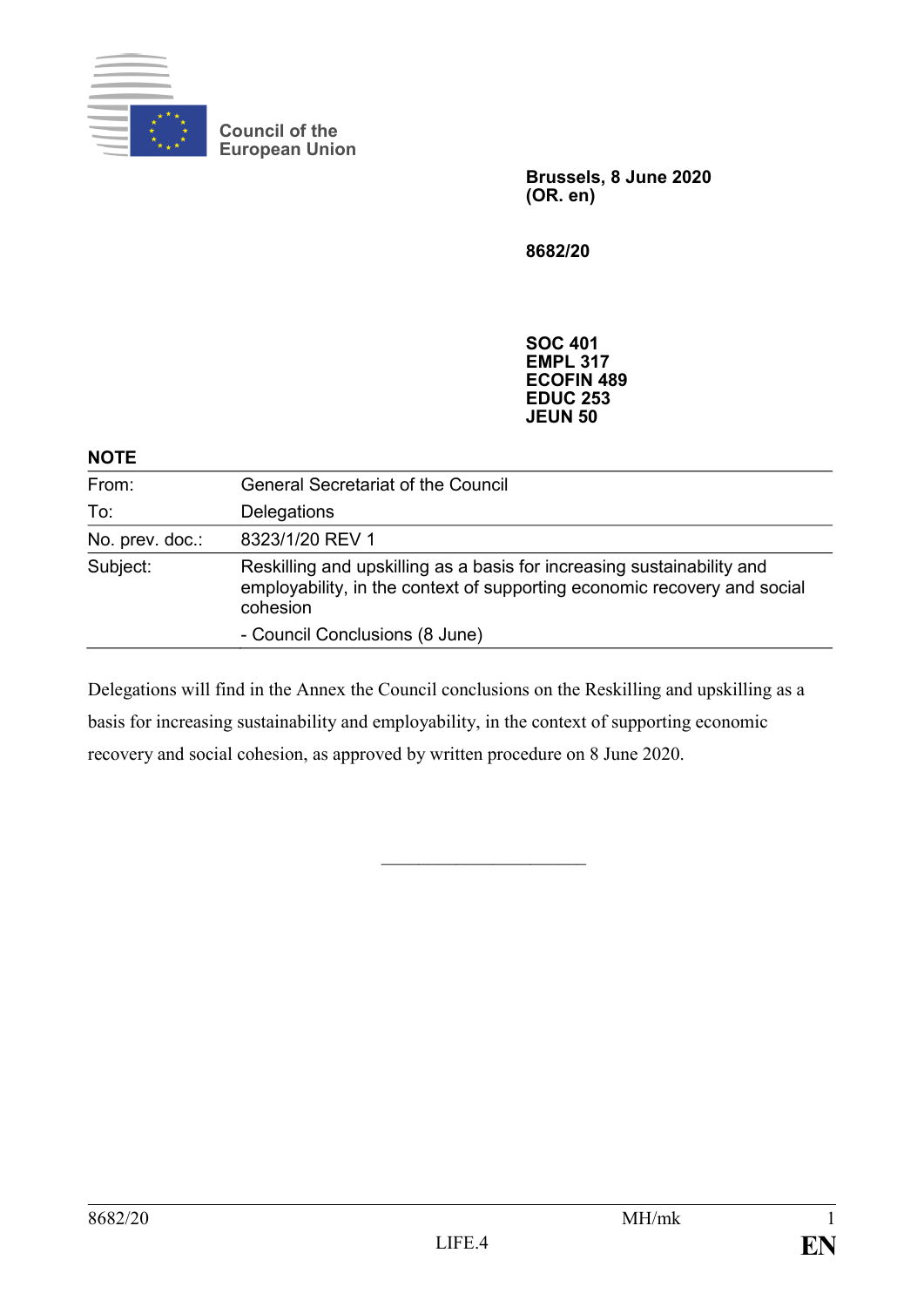# **ANNEX**

# **Reskilling and upskilling as a basis for increasing sustainability and employability, in the context of supporting economic recovery and social cohesion**

Council Conclusions

#### RECALLING that

- 1. The first principle of the European Pillar of Social Rights states that everyone has the right to quality and inclusive education, training and lifelong learning in order to maintain and acquire skills that enable them to participate fully in society and manage successfully transitions in the labour market.
- 2. The United Nations Sustainable Development Goals for 2030 commit to providing inclusive and equitable quality education at all levels and to promoting lifelong learning opportunities for all, especially for those in vulnerable situations.
- 3. The New Strategic Agenda 2019-2024 recognises the need to step up investments in people's skills and education in order to enable them to take advantage of the opportunities created by economic and societal transformations.
- 4. The 2016 Council Recommendation on 'Upskilling Pathways: New Opportunities for Adults' calls on Member States to support adults with low levels of skills and qualifications to acquire a minimum level of literacy, numeracy and digital skills and/or to acquire a broader set of skills by progressing towards higher qualifications.
- 5. The 2019 Employment Guidelines (Integrated Guideline 6) call on Member States to promote productivity and employability, in cooperation with the social partners, through an appropriate supply of the relevant knowledge, skills and competences throughout people's working lives that respond to current and future labour market needs.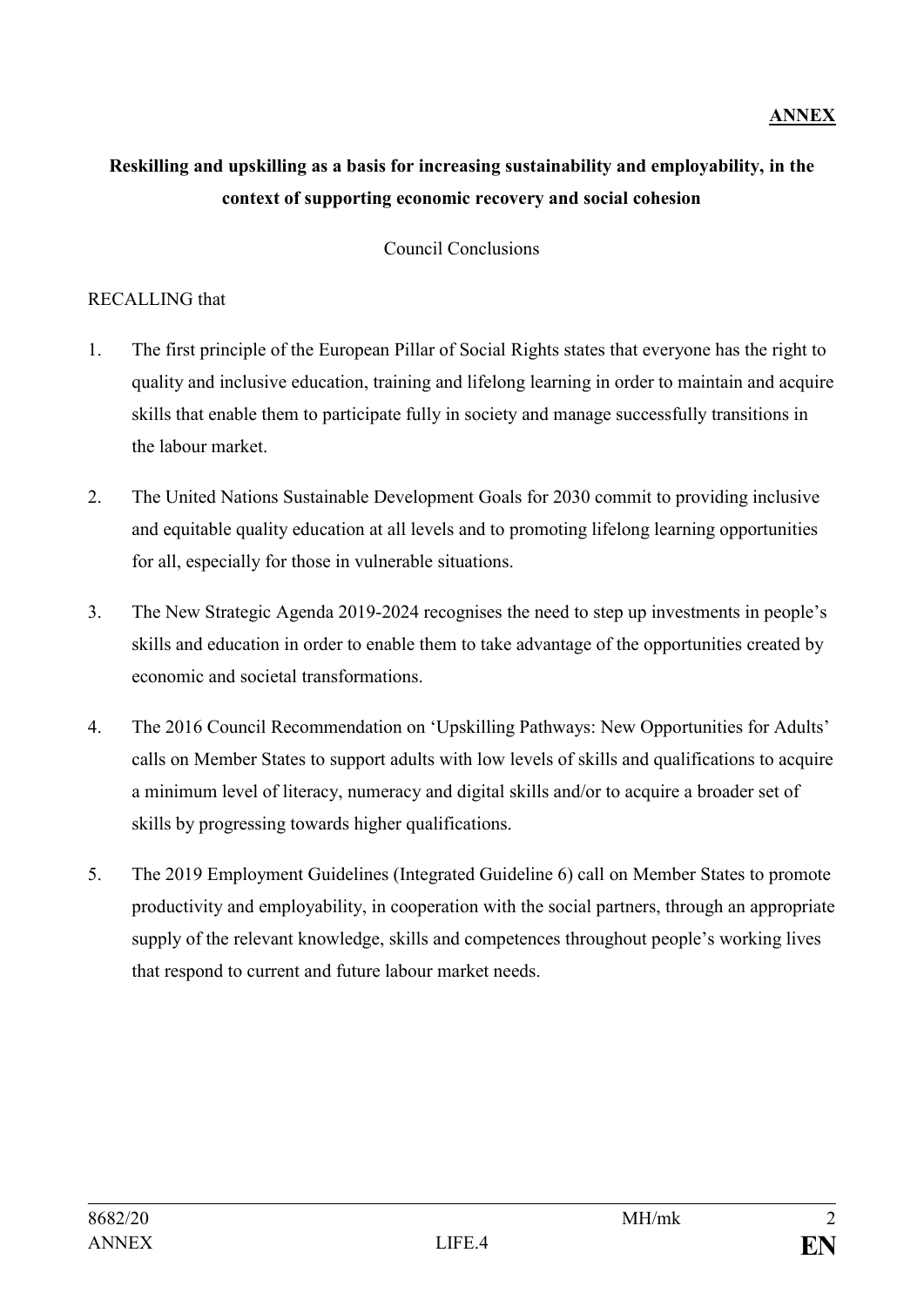- 6. The Commission Communication on the European Green Deal makes it clear that managing an effective and socially just transition to a sustainable Europe will require changes in skills and attitudes for people of all ages and ambitious programmes to upskill and reskill the workforce. The Communication announces the establishment of the Just Transition Fund, the development of a dedicated European competence framework and the updating of the Skills Agenda and the Youth Guarantee. The proposal for a Regulation establishing the Just Transition Fund includes upskilling and reskilling of workers among the activities eligible for support.
- 7. The Commission Communication on a New Industrial Strategy for Europe states that a competitive European industry respecting the highest social, labour and environmental standards requires a skilled workforce, able to adapt their skill sets to radical changes. It recommends that industry, national authorities, social partners and other stakeholders should join a Pact for Skills, which will unlock public and private investments in upskilling and reskilling the workforce. $<sup>1</sup>$ </sup>
- 8. The Commission Communication on an SME Strategy for a sustainable and digital Europe notes that the digital and green transitions pose particular challenges for small and mediumsized enterprises (SMEs), which lack workers with the right skills. It notes that Member States, social partners and the EU can facilitate access to skills development opportunities for managers, employees and potential founders of SMEs, and in particular for women. The Commission Communication on Shaping Europe's digital future emphasises that improving skills is a key part of the overall vision for digital transformation in Europe and goes beyond the job market. It also emphasises that the digital transition must be fair and just and must encourage women to fully take part.

<sup>1</sup> <sup>1</sup> On the launching of a Pact of Skills, see Commission communication in 6782/20, pp. 11-12.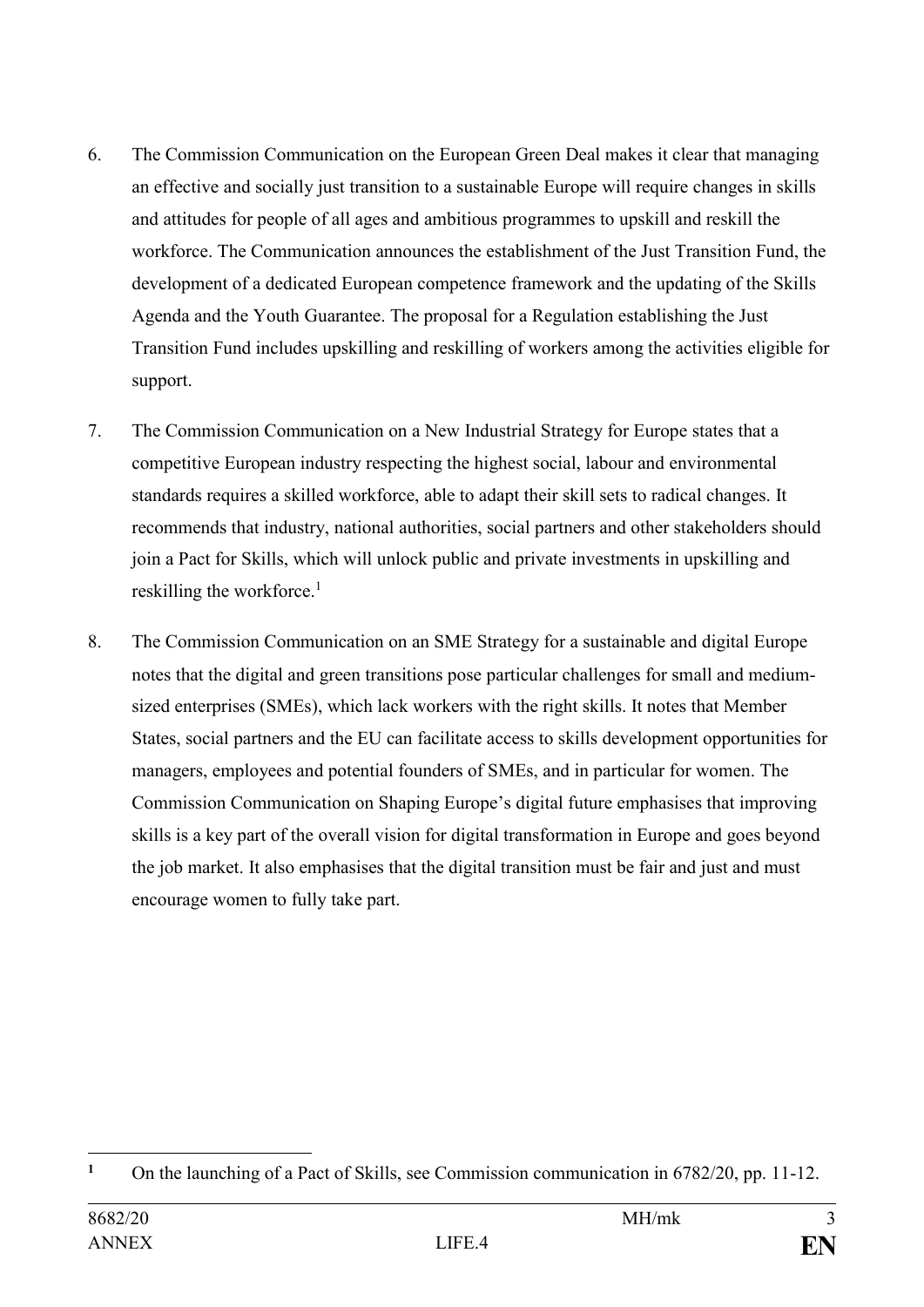- 9. A future strategic framework for EU cooperation in education and training for the period after 2020 is important in order to ensure fruitful and efficient EU cooperation in the area of education and training. A comprehensive EU framework that encompasses all forms and levels of education and training is important in order to foster inclusive, lifelong, continuous learning as well as to allow flexible and adaptable learning pathways.
- 10. The recent international reports by UNESCO and the OECD highlight the fact that the responses aiming to contain the COVID-19 pandemic, in particular social distancing, have disrupted the functioning of social and economic structures and are having a significant impact on education and training systems.

#### CONSIDERING that:

- 11. Even before the outbreak of COVID-19, the EU economy, industry and social model were being affected by climate change, globalisation, demographic challenges and digital transformation. All these factors were shaping skills demands through the creation and destruction of jobs as well as by changing the nature of existing occupations. The resulting changes in skills needs had translated into skills imbalances in various economic sectors and several geographical areas. Such transitions affect every part of our economy and society.
- 12. The outbreak of COVID-19 is having a strong negative impact on European economy and society, calling for a robust recovery plan. The crisis has highlighted the crucial role played by digital skills and competences in ensuring sufficient levels of business continuity of companies and of services provided by public administration through distance working, delivering and receiving education and training, as well as a minimum level of social interaction. The effects of the crisis will further change the skills demand in a labour market already challenged by major transitions.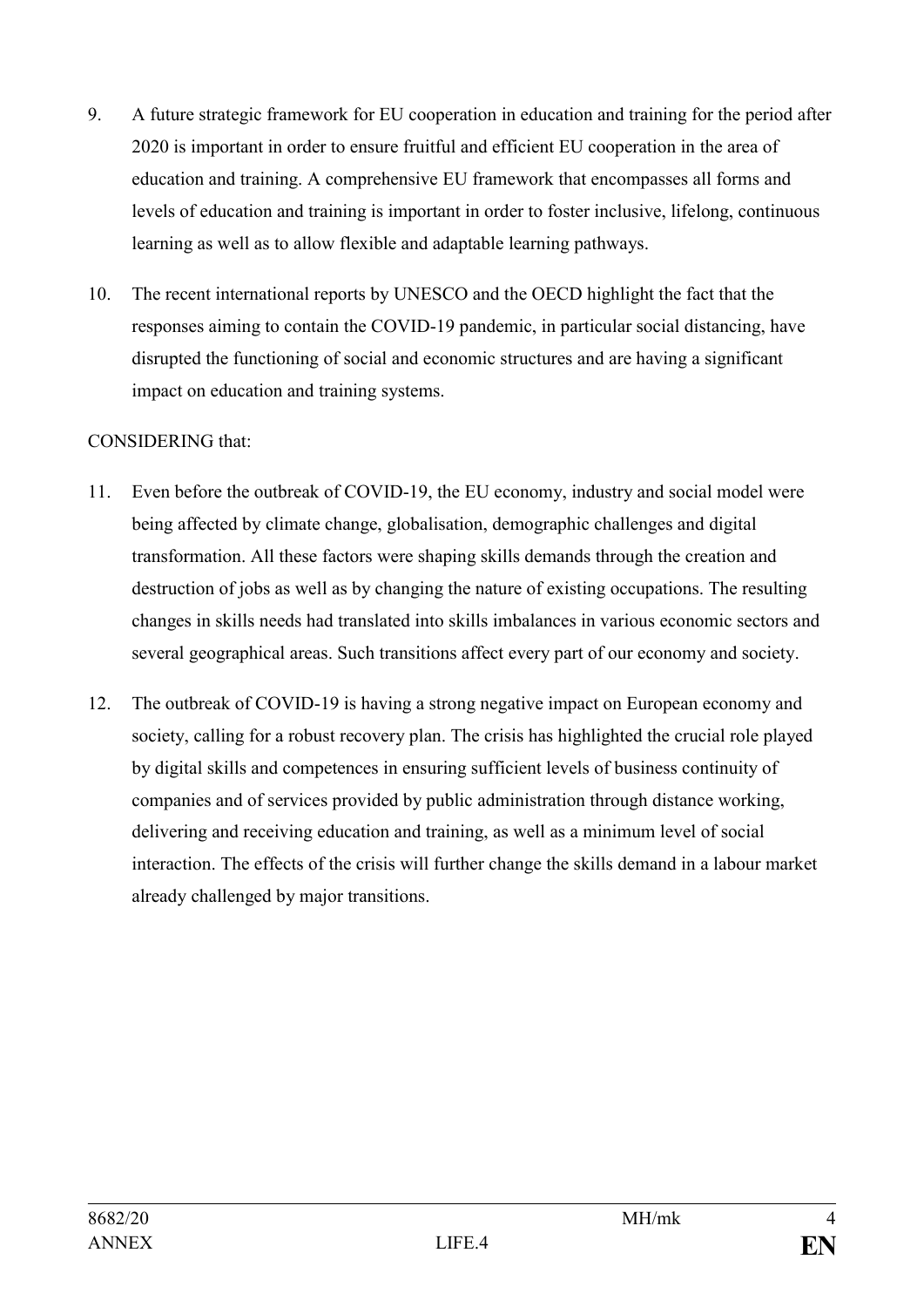- 13. The overall functioning of the economy, including the sustainability and competitiveness of different industries and economic sectors, as well as the role and place of the European Union in the worldwide value chains, depends on training, recruiting and retaining a qualified workforce. Europe will need to ensure that education, training and lifelong learning systems develop ways to keep pace and to equip all generations of workers with the appropriate skills, knowledge and competences, both transferable and specific. Member States will also have to ensure that all regions benefit from those efforts and that no one is left behind, by ensuring that particular attention is paid to least developed territories and vulnerable groups in vocational education and training, and in particular in work-based learning.
- 14. The outbreak of COVID-19 has also disrupted, amongst other things, the formal and nonformal provision of initial and continuing education and training and related services, affecting those with a disadvantaged background, special needs, and who are geographically isolated especially hard; it has often also highlighted the need to develop and ensure capacity – in terms of infrastructure and skills – to take proper advantage of communications technology; and it has demonstrated the need to enhance learners' autonomy.
- 15. The outbreak of COVID-19 has forced a significant number of individuals, public organisations, educational institutions and businesses to take a digital leap and use various methods of distance working, teaching and learning, confirming that digital skills are an essential component of lifelong learning.
- 16. It can be expected that the COVID-19 pandemic will have significant and long-lasting effects on skills needs and the aggregation of existing skills imbalances. The crisis shows that it is necessary to invest broadly in education and training in all sectors, in order to foster the resilience of the economy and society of the European Union.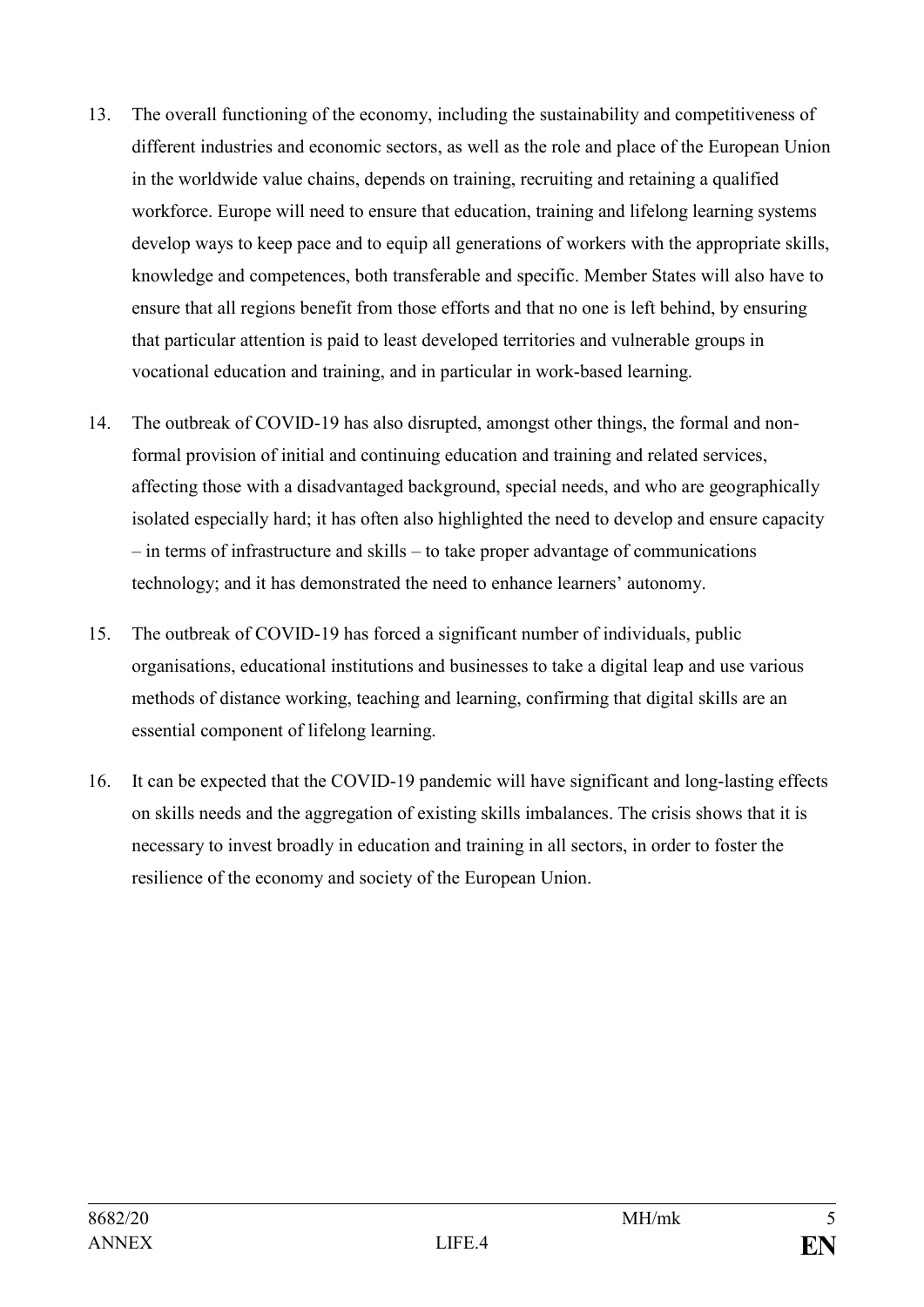17. For individuals, their knowledge, skills and competences are a pathway to personal development, active citizenship, employability, well-being, prosperity and personal growth. Given that jobs are subject to accelerating change and that flexible working patterns are becoming more prevalent, there is a continuous need to learn**,** upskill and reskill everywhere and in different ways that also enable both workers and firms to create and foster innovation.

Before the outbreak of COVID-19 it was estimated that at least half of the current workforce will need to update their skills within the next five years, and evidence suggests that those with the greatest needs are the least inclined to take part in upskilling activities<sup>2</sup>.

- 18. The challenge of reskilling and upskilling the adult population is massive, as adult participation in learning activities is still low. Inequalities in terms of access to and the provision of quality adult education and training persist, especially among low-skilled adults who need more intensive support in engaging in learning that can effectively change their situation. Well-organised campaigns should reach out to them, to inform them of the changing needs in the labour market. A greater effort should be made to involve socially disadvantaged people and to enable them to enter, re-enter or remain in the labour market to prevent loss of their skills and support their career development.
- 19. Given present and future employment demands it is critical to make full use of the talent pool available. Efforts are needed to give incentives to both women and men to consider reskilling and upskilling in gender-atypical sectors.

 $\overline{2}$ **<sup>2</sup>** OECD (2020), Increasing Adult Learning Participation: Learning from Successful Reforms, Getting Skills Right, OECD Publishing, Paris, https://doi.org/10.1787/cf5d9c21-en.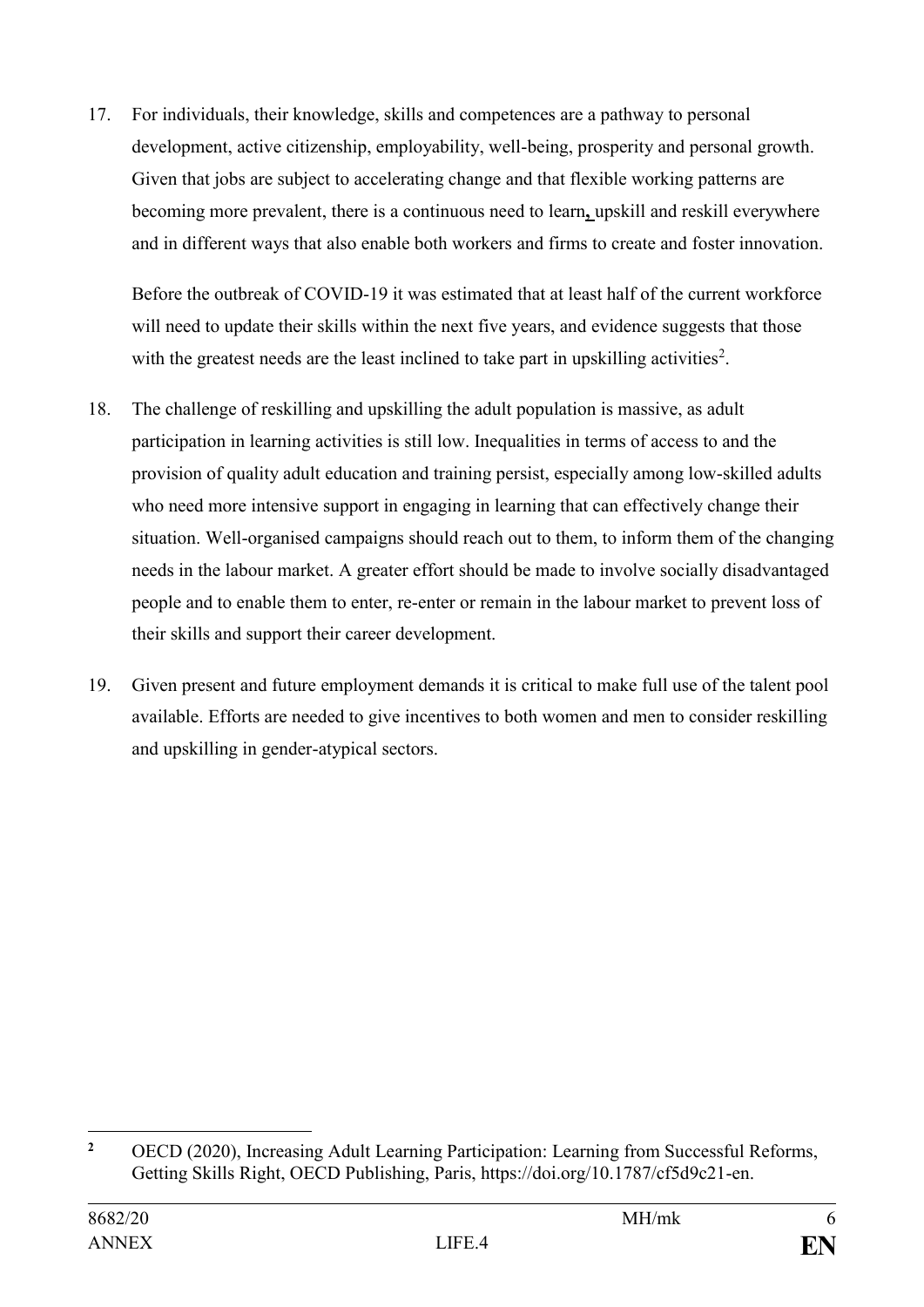- 20. The country reports produced within the framework of the European Semester provide a detailed picture of the skills challenges in the Member States, and Country-Specific Recommendations regularly include suggestions for responding to these challenges, with particular reference to the need to upskill and reskill the workforce, raise the skills and competence level especially of those with low formal qualifications, provide fulfilling professional options to everyone, and increase the labour market relevance of education and training.
- 21. Effective outreach, counselling, lifelong guidance policies and support measures help women and men to become motivated, develop their skills and competences, engage in validation processes in accordance with national systems and embark on the most appropriate learning pathways to further develop their skills.
- 22. In the context of the shortage of skilled labour in many sectors and/or regions, and the need to increase the competitiveness of enterprises and the employability of workers, including during and after the COVID-19 pandemic, it is necessary to consider how to increase the participation of both individuals and employers in skills development.
- 23. Lifelong learning is a joint responsibility shared by the public sector, social partners, employers and individuals, amongst others. The public sector has a particular role to play in terms of providing effective forms of education and training and offering financial and nonfinancial support for skills development and recognition. Employers have a key role and responsibility in upskilling and reskilling their employees when needs for new skills and competences arise, as well as providing work-based learning and traineeship places. While support from the public sector and employers is crucial, individuals also need to acknowledge their responsibility in engaging in their own lifelong learning pathways. In this context, further attention should be given to the difficulties the most vulnerable have in accessing tools and resources.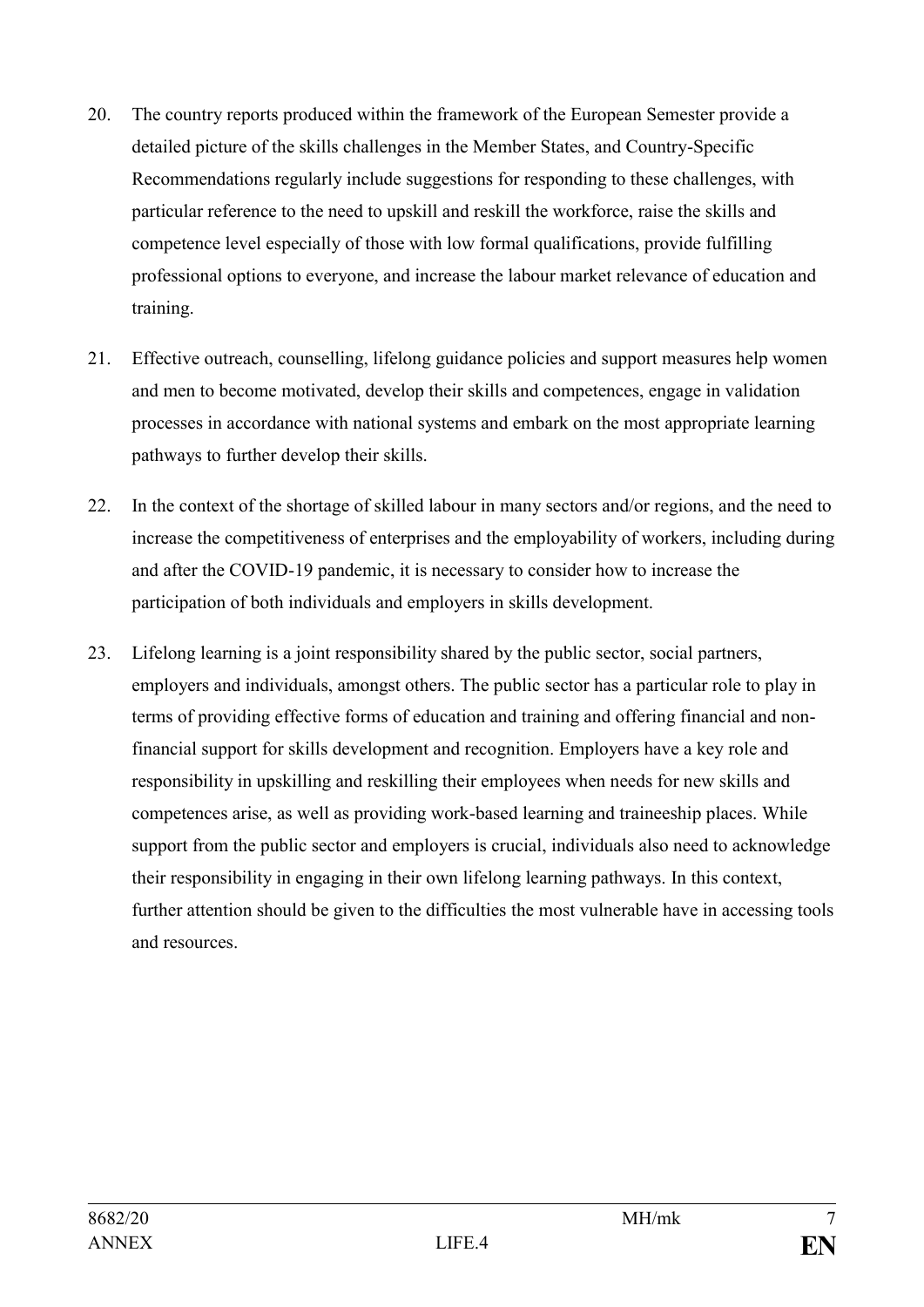- 24. The demand for public employment services (PES) and other relevant public organisations in supporting upskilling, reskilling, prevention of skills loss and other lifelong learning activities as well as in managing transitions is increasing, as well as the need for their enhanced cooperation with education and training providers, with special attention devoted to updated learning provision by recognised training providers, educational institutions and online platforms as regards training, including distance learning and e-learning. Better identification of clients' potentials and skills needs, including through profiling, is key to broadening the client base among both job seekers and employers, and to improving and extending tailormade support and career guidance services. Public and private employment services and social partners could support employers looking for ways to increase the skills of their workforce and individuals wishing to increase their employability and career prospects.
- 25. Skills forecasting and anticipation play a vital part in terms of planning the supply of education and training, which includes cooperation and networking between employers, social partners, chambers of commerce, education and training providers and other relevant organisations.
- 26. The update of the European Inventory of validation of non-formal and informal learning (2018) published in 2020 has shown that the provision of validation opportunities has increased, but more progress is needed to make validation available and accessible to all potential beneficiaries.

# THE COUNCIL OF THE EUROPEAN UNION

INVITES THE MEMBER STATES, in accordance with their competences, and taking into account national circumstances, while respecting the role and autonomy of the social partners: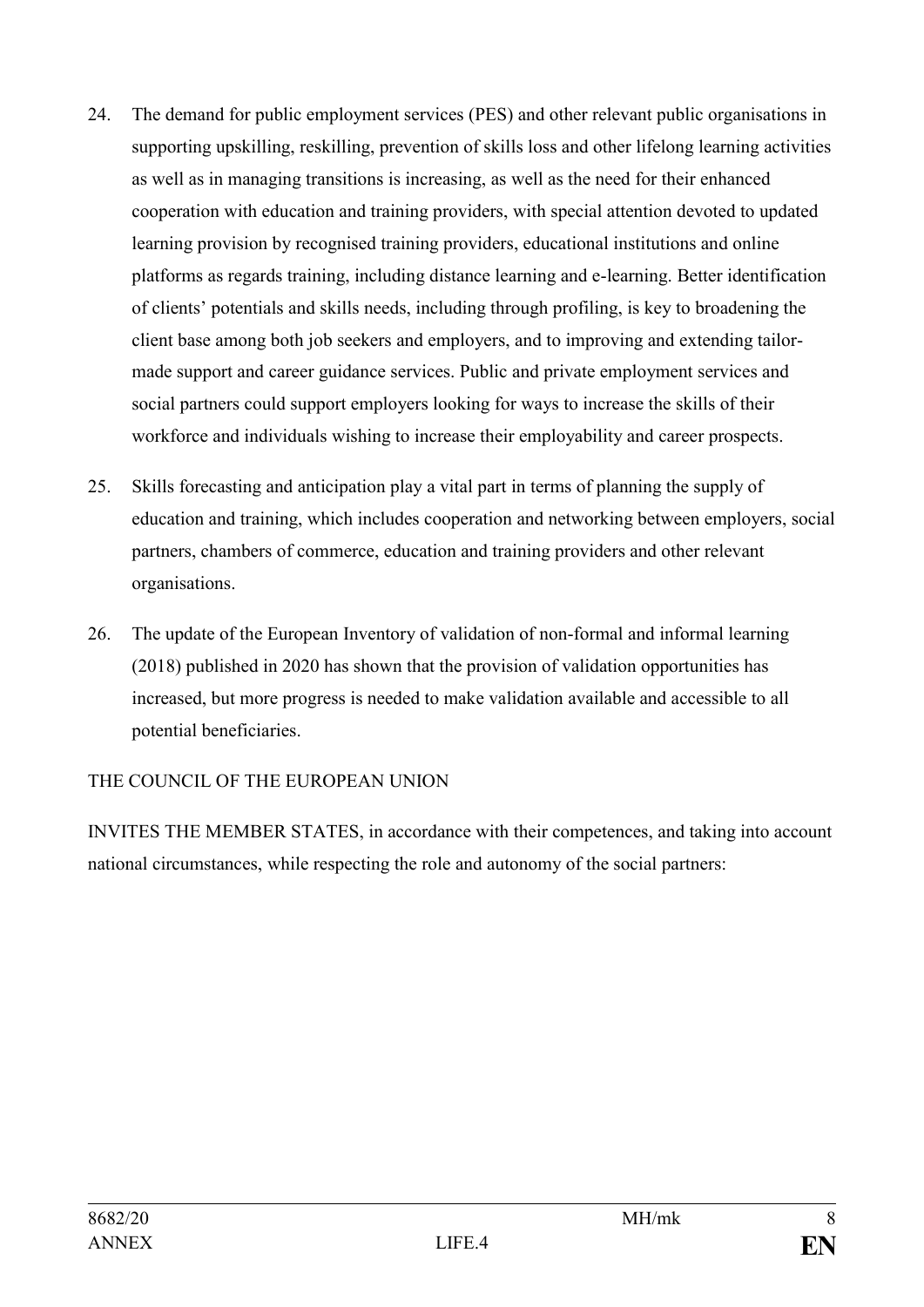- 27. TO STRIVE TO ENSURE that recovery plans in respect of the COVID-19 crisis include a strategic approach to reskilling and upskilling, including skills analysis, development and recognition as a means of economic recovery and social cohesion, as well as measures to adapt education and training based on the lessons learned from the crisis;
- 28. TO SHARE and promote international exchanges and best practices of upskilling and reskilling measures among relevant educational and training institutions, industries, entrepreneurs, students, learners, teachers, trainers and other relevant stakeholders;
- 29. TO BOOST lifelong learning policies in response to the technological and green transition and TO PROMOTE and IMPLEMENT accessible, effective, flexible and work-related initiatives for individuals and employers to reskill and upskill the workforce, to improve their continuous personal and professional development, employability and productivity, and to keep the European economy sustainable and competitive in the context of a dynamic labour market and the current significant changes to business and public service processes, especially due to digitalisation, artificial intelligence and automation, as well as demographic and environmental challenges, health crises and other large-scale crises;
- 30. TO PROMOTE, where appropriate, the further diversification of the delivery modes of formal and non-formal education and training for adults, upskilling and reskilling initiatives, guidance and validation services, by further developing and establishing the relevant infrastructures and use of on-line provision as a complement and/or as an alternative to on-site provision of lifelong learning courses or activities; in this context, the role of work-based learning and on-the-job mentoring systems could be further developed;
- 31. TO TAKE FURTHER ACTION in response to the Council Recommendation of 20 December 2012 on the validation of non-formal and informal learning, in particular by making validation arrangements more comprehensive and accessible, building upon the results of the Recommendation's forthcoming evaluation;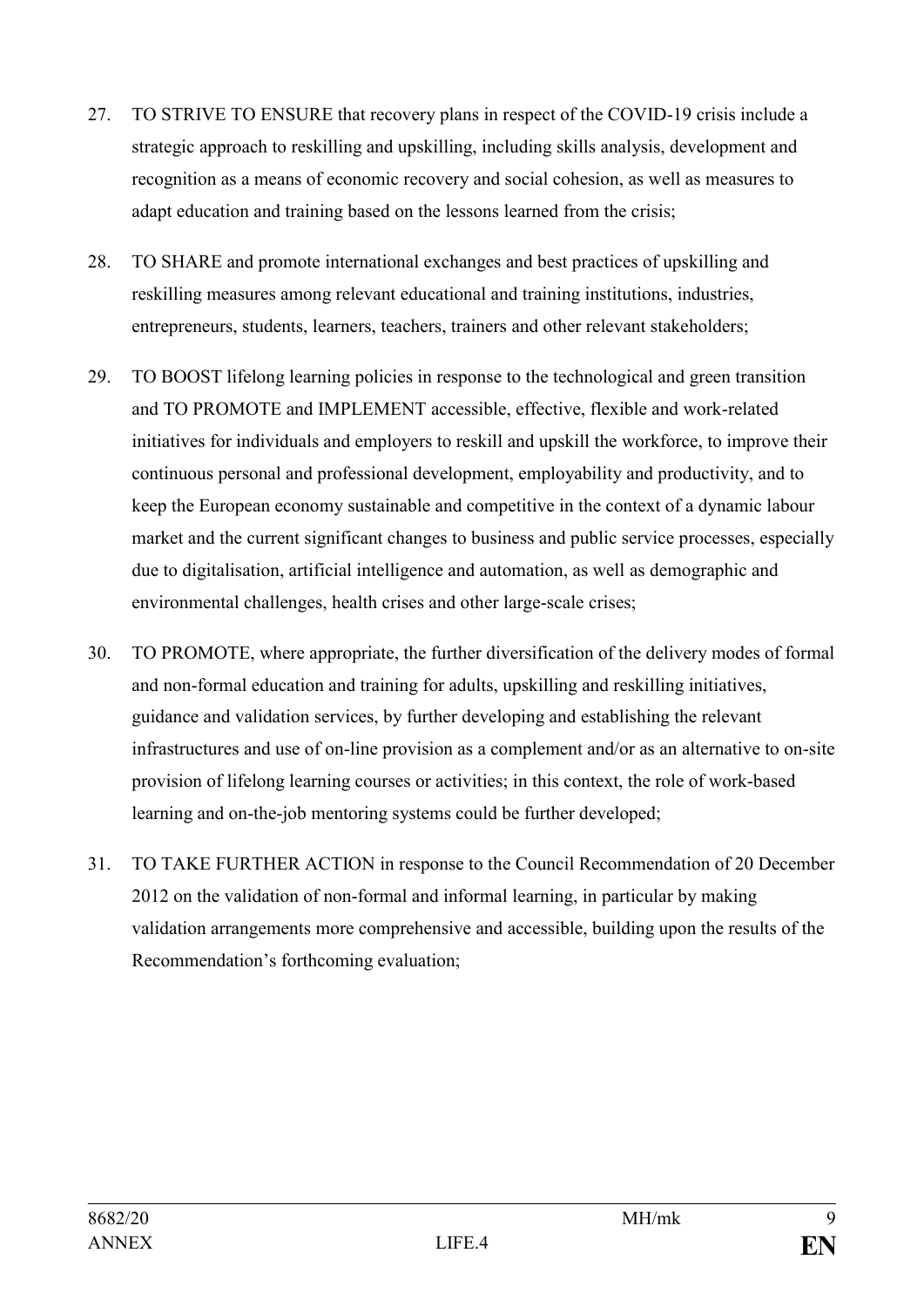- 32. TO SUPPORT individuals as they take responsibility for their continuous skills and competences development and acquisition of a higher level of education, by providing access to services that are tailored and relevant to the individual, such as high-quality lifelong career guidance and management, in-work individual career assessment, appropriate high-quality education and training opportunities for all and especially targeted to those most in need, including the low-skilled. TO ENABLE the appropriate provision of learning pathways and skills validation opportunities, effective tools for tailored skills assessment, direct financial incentives or indirect aid such as paid leave, and special support for SMEs and the selfemployed;
- 33. TO IMPROVE skills monitoring and forecasting and TO ENHANCE systematic data collection and analysis for skills anticipation, development, delivery and recognition; in this context, it is important TO CONTINUE WITH the development and implementation of the tools required for anticipating future labour market and public service needs;
- 34. TO SUPPORT and, where necessary, increase capacities of public and private employment services as they play a key role in matching skills demand and supply, in cooperation with the education and training sector, and will play a crucial role in the recovery;
- 35. TO EXPLORE possible models for public and private financing of lifelong learning and the development of skills on an individual level, since sustainable funding is especially important in the context of the shortage of skilled labour, and to pay particular attention to vulnerable groups and low-skilled workers;
- 36. TO PROMOTE the active participation of all stakeholders such as companies, administrations on various levels, regions and sectors, social partners, chambers of commerce, industry and skilled crafts, education and training providers and other relevant partners in action to identify skills challenges and transform them into opportunities;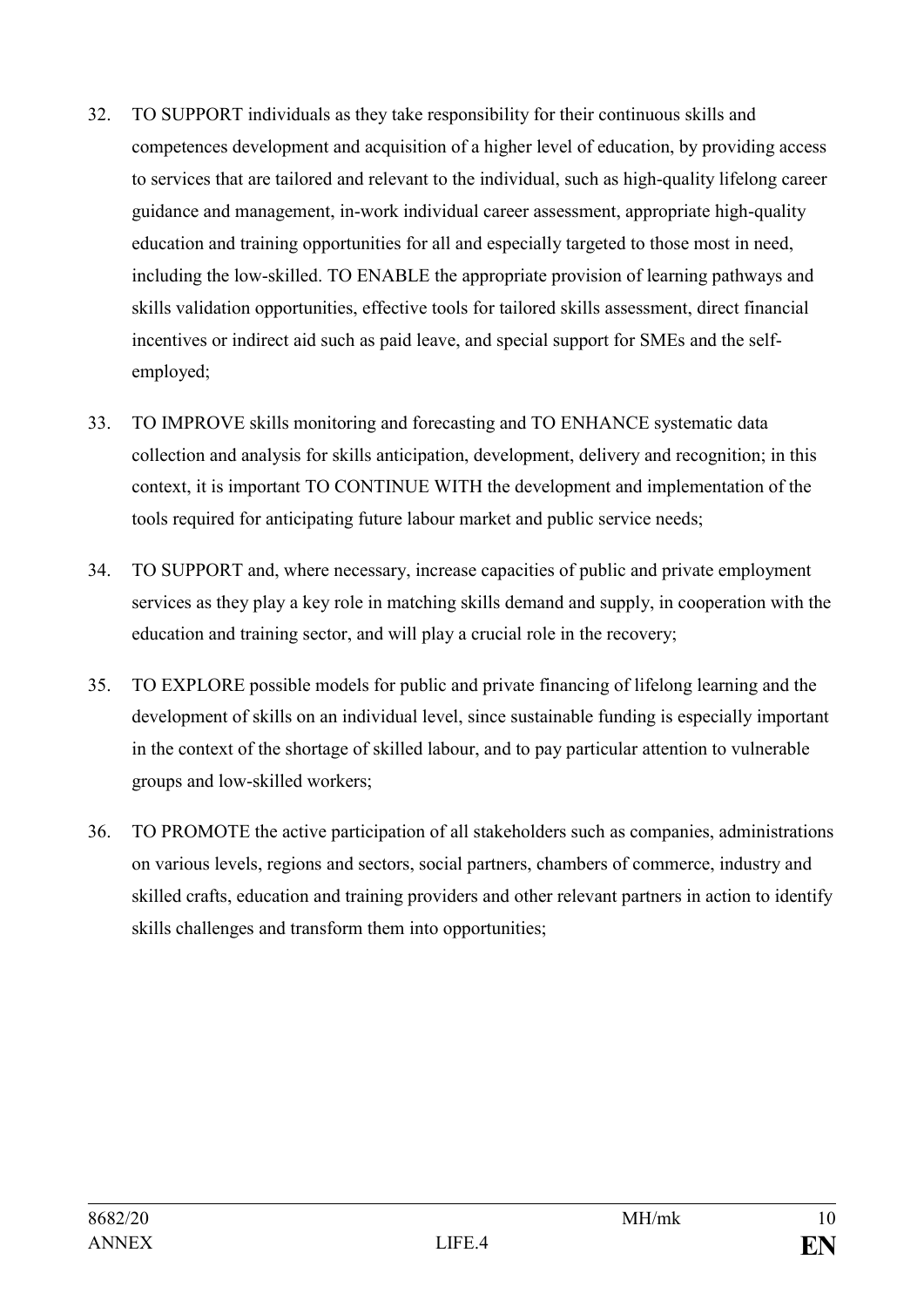# CALLS UPON THE EUROPEAN COMMISSION, in line with its competences:

- 37. TO MAINTAIN the need for continuous upskilling and reskilling of the labour force and, in general, of European citizens as a whole, as a priority on the agenda of the Union;
- 38. In line with the principles enshrined in the Pillar of Social Rights TO REINFORCE AND UPDATE the 'Skills Agenda for Europe' to support Member States putting in place labour market-relevant education and training systems and accessible upskilling and reskilling opportunities for all adults, with a focus on digital skills and skills to adapt to transitions, including validation and transparency of learning outcomes and helping ensure that skills policy supports recovery from the COVID-19 crisis;
- 39. In order to better match demand and supply of skills, TO CONTINUE TO SUPPORT and, where necessary, strengthen the capacity of public employment services, including through appropriate financial resources;
- 40. In the context of the New Industrial Strategy for Europe, TO CO-DESIGN AND CO-CREATE skills strategies with the industry itself, with education and training providers, as well as with social partners and other stakeholders;
- 41. TO PROMOTE, in cooperation with the relevant programming committees, better use of available resources under the existing European financial instruments, namely the European Social Fund, Erasmus+ and InvestEU, including allocations for activities aimed at skills anticipation, development and recognition, with a particular focus on the upskilling and reskilling of the workforce, taking into account gender equality, environmental sustainability, the need to foster territorial cohesion and thus reduce geographical inequalities, and the need to support recovery from the COVID-19 crisis, particularly with regard to SME workers and the self-employed;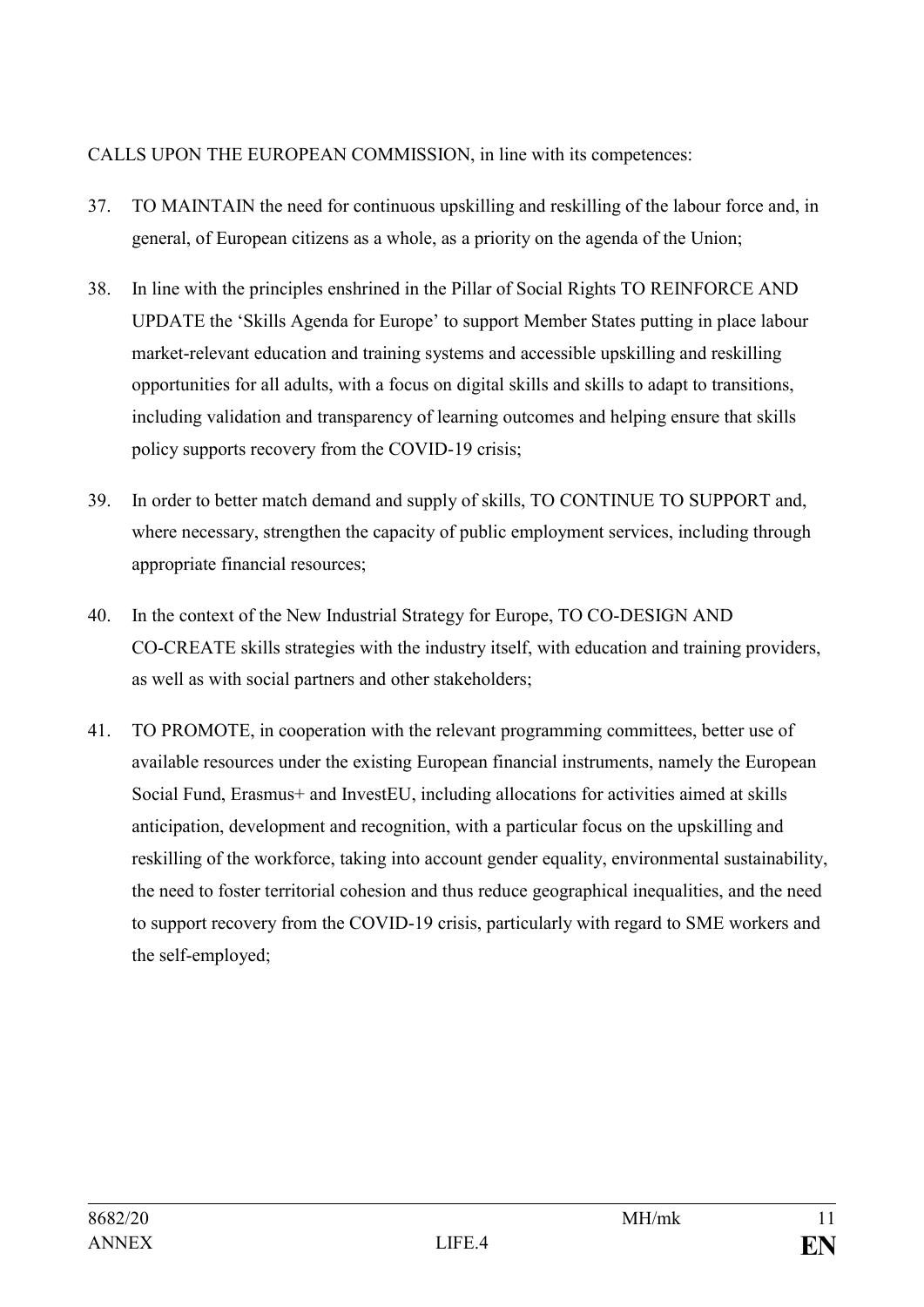- 42. TO SUPPORT AND PROMOTE initiatives that will strengthen social dialogue in Member States within the skills agenda in the light of the important role to be played by the social partners in skills upgrading and development;
- 43. TO SUPPORT action by Member States to establish readily accessible remote provision of education and training, upskilling and reskilling opportunities and related services, taking into account national circumstances.

# INVITES THE EMPLOYMENT COMMITTEE:

- 44. TO USE in its work within the European Semester on skills needs and matching, the information available on higher education, vocational education and training and adult learning;
- 45. TO CONTINUE with thematic and country-specific multilateral surveillance, where appropriate, of Member States' performance and policies concerning skills development, lifelong learning, upskilling and reskilling; in this context, fostering a better dialogue with and drawing on the expertise of the education and training field is crucial.

INVITES THE SOCIAL PARTNERS, with full respect for their autonomy, to reflect on possible steps:

46. TO STRENGTHEN dialogue on a national and sectoral level, taking into account industrial relations and educational and training practices in individual Member States, on the possibility of further developing public and private investment, especially as regards early measures, and incentives and tools for implementing the upskilling/reskilling of the workforce, including a focus on personal commitment and efforts to work with micro, small and medium-sized enterprises which may lack the capacity needed to support the development of skills within the enterprises themselves;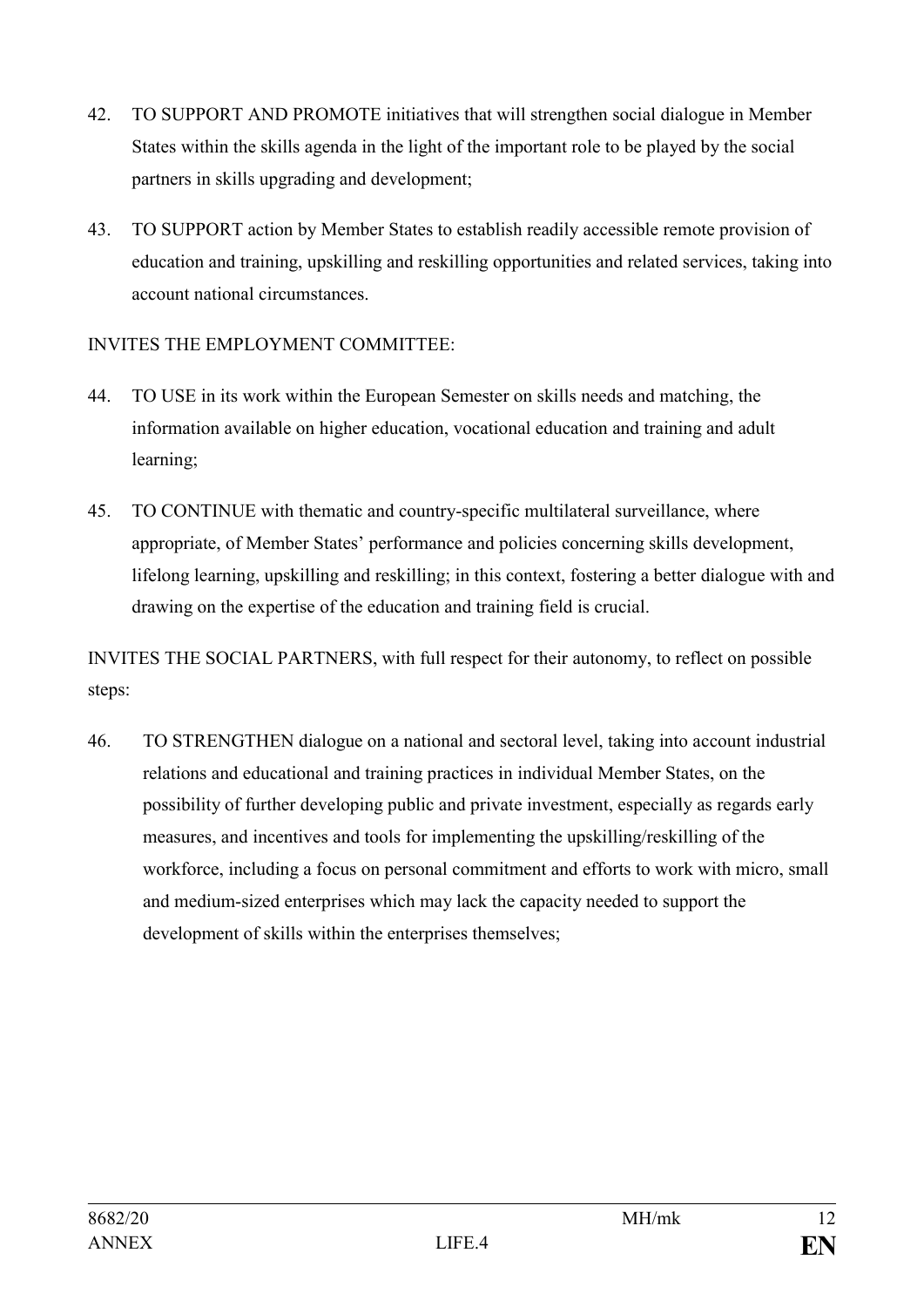47. TO CONTINUE WORKING on tailor-made approaches to lifelong learning and career guidance/career development in the workplace, also reinforcing cooperation with education and training providers and existing networks of employment, guidance and social services. Such approaches might in particular be tailor-made for specific occupations and/or sectors and should provide flexibility and take into account the work-life balance of workers participating in learning;

 $\overline{\phantom{a}}$  , which is a set of the set of the set of the set of the set of the set of the set of the set of the set of the set of the set of the set of the set of the set of the set of the set of the set of the set of th

48. TO FURTHER ENGAGE in skills anticipation, development and recognition.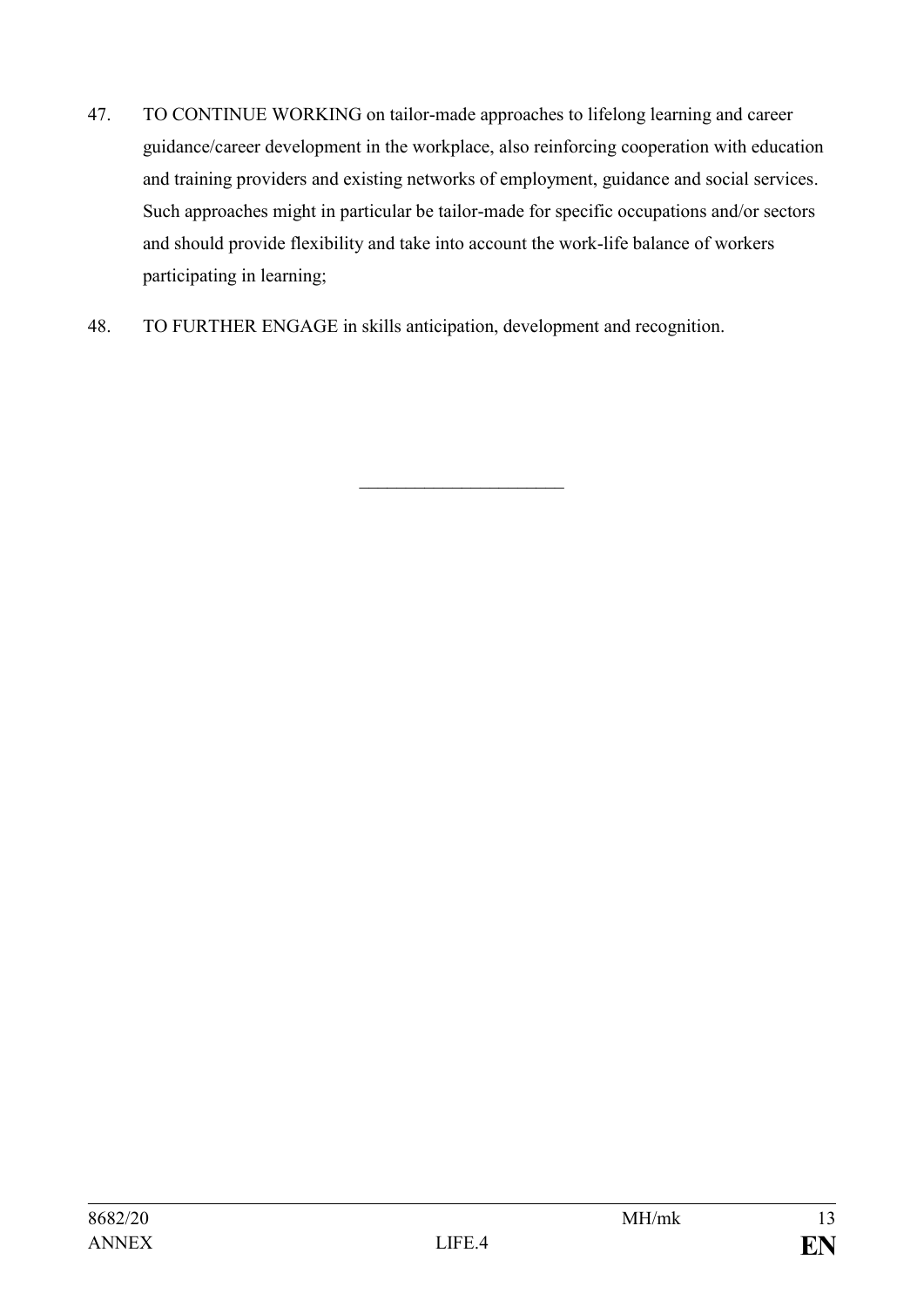## **References:**

#### **1. EU Interinstitutional**

- European Pillar of Social Rights

https://ec.europa.eu/commission/sites/beta-political/files/social-summit-european-pillarsocial-rights-booklet\_en.pdf

## **1a. European Council**

The New Strategic Agenda 2019-2024, adopted 20 June 2019

## **2. Council**

- Council Recommendation of 20 December 2012 on the validation of non-formal and informal learning, OJ C 398, 22.12.2012, p. 1
- Council Recommendation on Upskilling Pathways: New Opportunities for Adults, OJ C 484, 24.12.2016, pp. 1-6
- Council conclusions on the Future of Work: Making it e-Easy (15506/17)
- Council conclusions on Future of Work: a Lifecycle Approach (10134/18)
- Council Recommendation of 22 May 2018 on key competences for lifelong learning (2018/C 189/01), OJ C 189, 4.6.2018, p. 1
- Council conclusions on the key role of lifelong learning policies in empowering societies to address the technological and green transition in support of inclusive and sustainable growth (13282/19)
- Council conclusions on Inclusive Labour Markets: Improving the employment of people in a vulnerable position in the labour market (14945/19)
- Council Decision EU 2019/1181 of 8 July 2019 on guidelines for the employment policies of the Member States, OJ L 185, 11.7.2019, pp. 44-45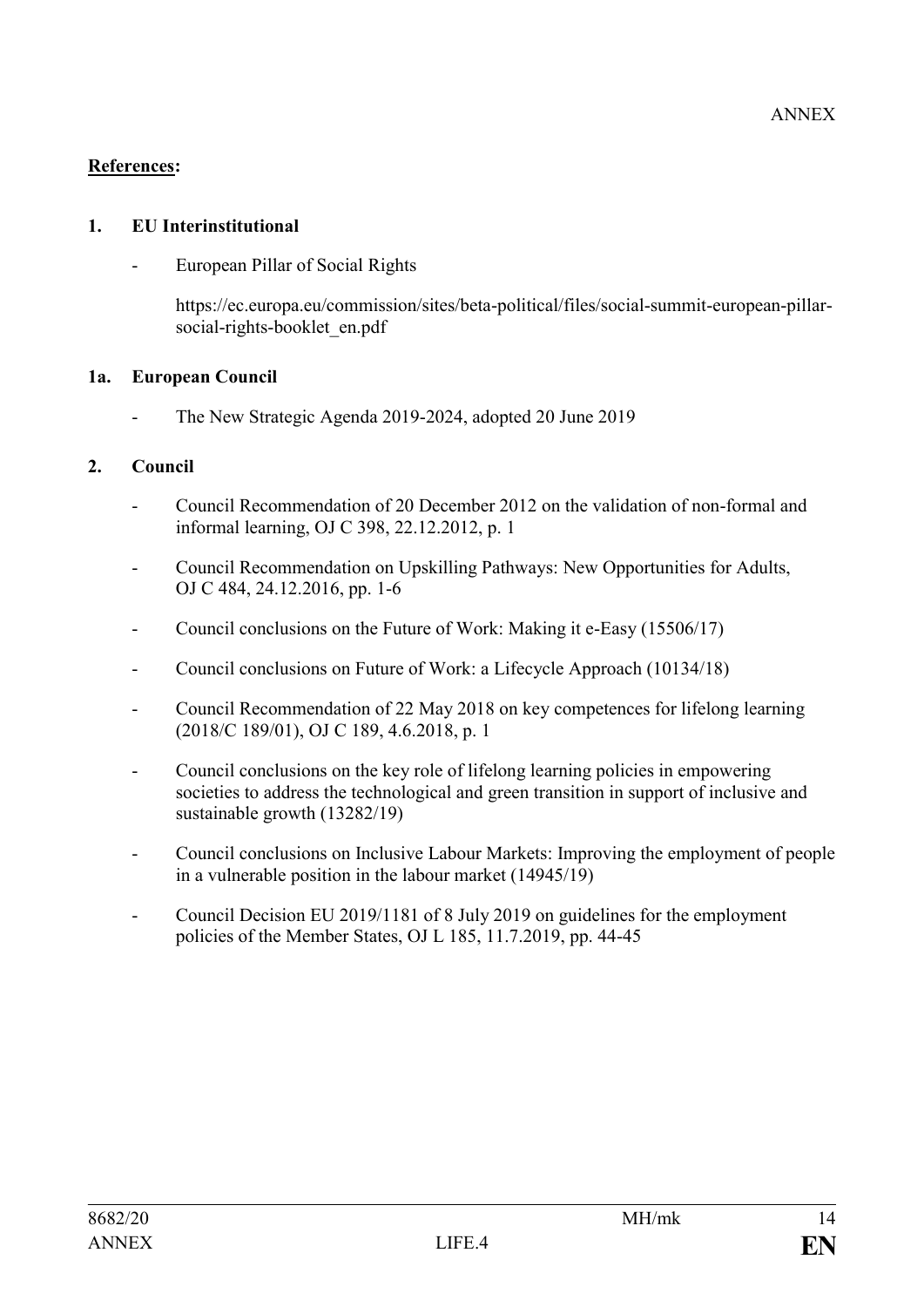## **3. European Commission**

- Communications from the Commission to the European Parliament, the European Council, the Council, the European Economic and Social Committee and the Committee of the Regions:
	- The European Green Deal (COM(2019) 640 final
	- A Strong Social Europe for Just Transitions (COM(2020) 14 final)
	- Shaping Europe's digital future (COM(2020) 67 final)
	- A New Industrial Strategy for Europe (COM(2020) 102 final)
	- An SME Strategy for a digital and sustainable Europe (COM(2020)103 final)
	- A Union of Equality: Gender Equality Strategy 2020-2025 (COM(2020) 152 final)
	- A New Skills Agenda for Europe (COM (2016) 381 final)
	- Strengthening European Identity through Education and Culture (COM (2017) 673 final)
	- **-** Building a stronger Europe: the role of youth, education and culture policies (COM (2018) 268 final)
- Proposal for a Regulation of the European Parliament and the Council establishing the Just Transition Fund (COM(2020)22 final)
- 2020 European Semester: Country Reports (6395/1/20)

#### **4. Other Union publications**

#### *Eurofound:*

(2020) Game-changing technologies: Transforming production and employment in Europe

[https://www.eurofound.europa.eu/sites/default/files/ef\\_publication/field\\_ef\\_document/ef1904](https://www.eurofound.europa.eu/sites/default/files/ef_publication/field_ef_document/ef19047en.pdf) [7en.pdf](https://www.eurofound.europa.eu/sites/default/files/ef_publication/field_ef_document/ef19047en.pdf)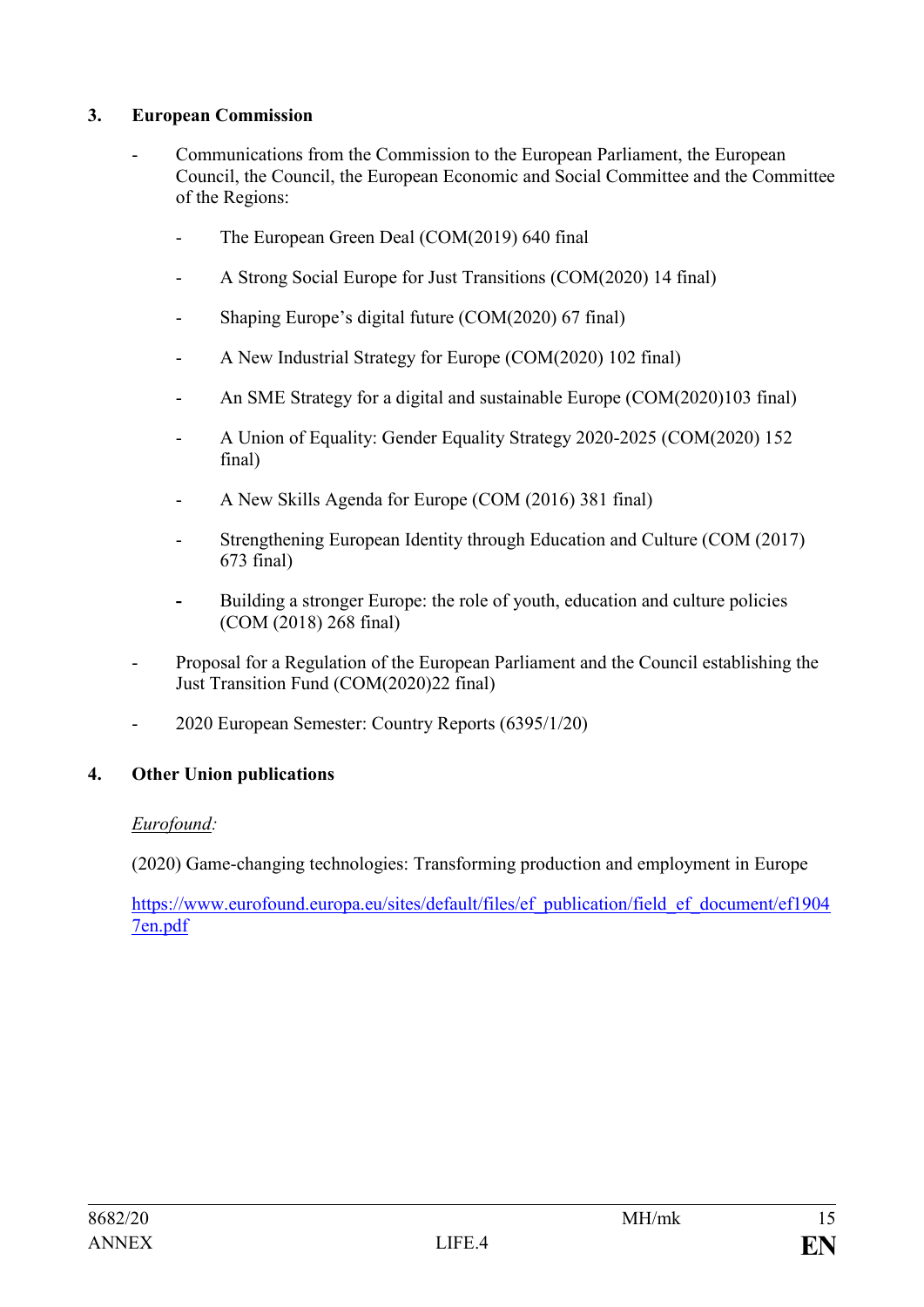# *Cedefop:*

(2020) Empowering adults through upskilling and reskilling pathways

<https://www.cedefop.europa.eu/en/publications-and-resources/publications/3081>

(2018) Validation Non-formal and Informal Learning

[https://www.cedefop.europa.eu/en/events-and-projects/projects/validation-non-formal-and](https://www.cedefop.europa.eu/en/events-and-projects/projects/validation-non-formal-and-informal-learning/european-inventory)[informal-learning/european-inventory](https://www.cedefop.europa.eu/en/events-and-projects/projects/validation-non-formal-and-informal-learning/european-inventory)

*European Economic and Social Committee:*

SOC/629 Sustainable funding for lifelong learning and development of skills, in the context of a shortage of skilled labour (Exploratory opinion at the request of the Croatian Presidency)

**[https://www.eesc.europa.eu/en/our-work/opinions-information](https://www.eesc.europa.eu/en/our-work/opinions-information-reports/opinions/sustainable-funding-lifelong-learning-and-development-skills-context-shortage-skilled-labour-exploratory-opinion-request)[reports/opinions/sustainable-funding-lifelong-learning-and-development-skills-context](https://www.eesc.europa.eu/en/our-work/opinions-information-reports/opinions/sustainable-funding-lifelong-learning-and-development-skills-context-shortage-skilled-labour-exploratory-opinion-request)[shortage-skilled-labour-exploratory-opinion-request](https://www.eesc.europa.eu/en/our-work/opinions-information-reports/opinions/sustainable-funding-lifelong-learning-and-development-skills-context-shortage-skilled-labour-exploratory-opinion-request)**

*Joint Research Centre:*

(2019) The changing nature of work and skills in the digital age

[https://op.europa.eu/en/publication-detail/-/publication/508a476f-de75-11e9-9c4e-](https://op.europa.eu/en/publication-detail/-/publication/508a476f-de75-11e9-9c4e-01aa75ed71a1/language-en)[01aa75ed71a1/language-en](https://op.europa.eu/en/publication-detail/-/publication/508a476f-de75-11e9-9c4e-01aa75ed71a1/language-en)

*Advisory Committee on Vocational Training:*

(2018) Opinion on the future of vocational education and training post 2020

<https://ec.europa.eu/social/main.jsp?langId=en&catId=89&newsId=9263&furtherNews=yes>

(2018) Promoting adult learning in the workplace - Final report of the ET 2020 Working Group 2016 – 2018 on Adult Learning

https://ec.europa.eu/social/main.jsp?catId=738&langId=en&pubId=8112&furtherPubs=yes

*Employment Committee:*

EMCO Key messages (6812/20)